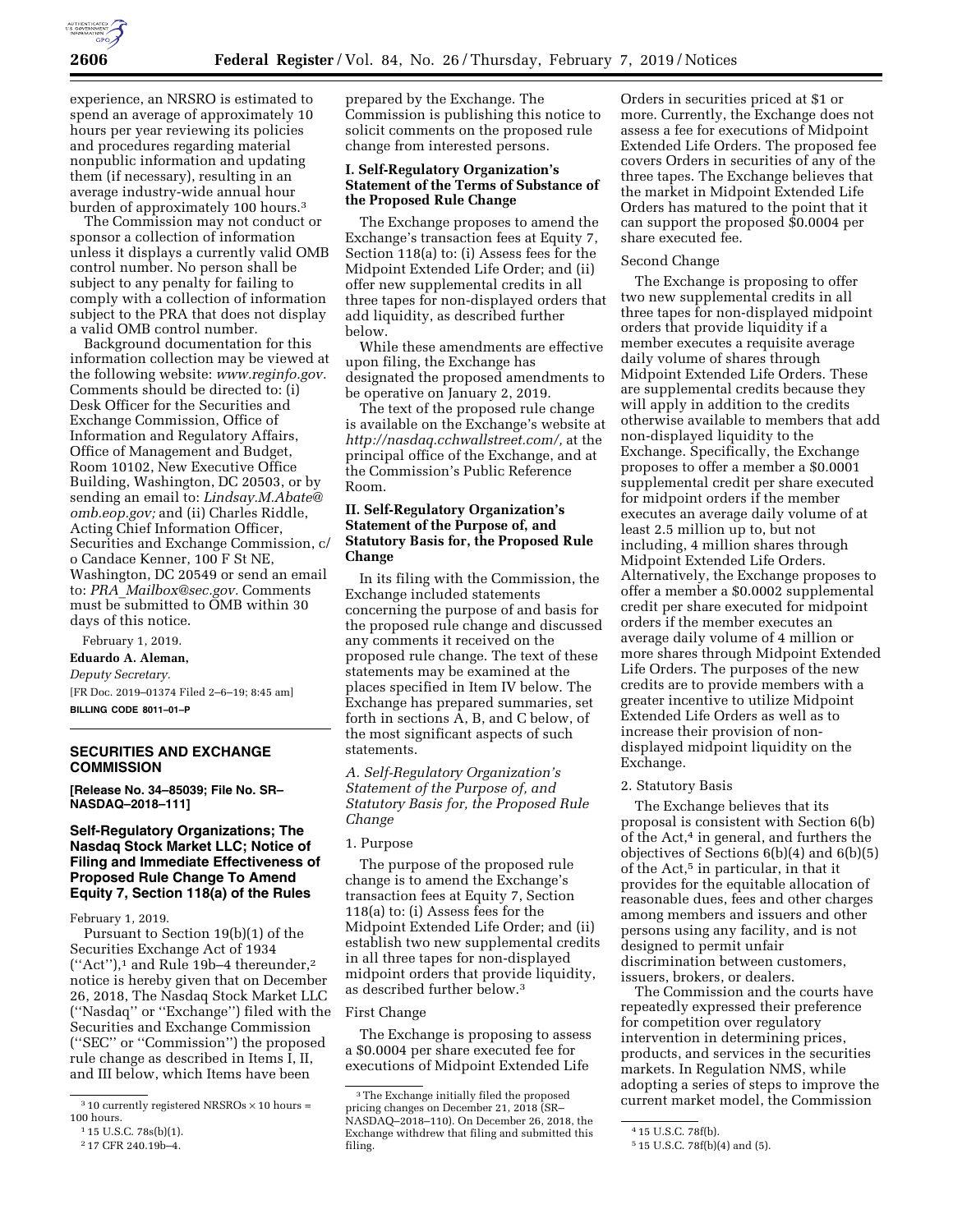highlighted the importance of market forces in determining prices and SRO revenues and, also, recognized that current regulation of the market system ''has been remarkably successful in promoting market competition in its broader forms that are most important to investors and listed companies.'' 6

Likewise, in *NetCoalition* v. *Securities and Exchange Commission* 7 (''NetCoalition'') the D.C. Circuit upheld the Commission's use of a market-based approach in evaluating the fairness of market data fees against a challenge claiming that Congress mandated a costbased approach.8 As the court emphasized, the Commission ''intended in Regulation NMS that 'market forces, rather than regulatory requirements' play a role in determining the market data . . . to be made available to investors and at what cost.'' 9

Further, ''[n]o one disputes that competition for order flow is 'fierce.' . . . As the SEC explained, '[i]n the U.S. national market system, buyers and sellers of securities, and the brokerdealers that act as their order-routing agents, have a wide range of choices of where to route orders for execution'; [and] 'no exchange can afford to take its market share percentages for granted' because 'no exchange possesses a monopoly, regulatory or otherwise, in the execution of order flow from broker dealers' . . . . "10

#### First Change

The proposed \$0.0004 per share executed fee is reasonable because the Exchange has considered the nature of the market in Midpoint Extended Life Orders, the need to assess a fee to help cover the costs of supporting trading on Nasdaq, and the Exchange's desire to continue to promote use of Midpoint Extended Life Orders on the Exchange. Taking these factors into consideration, the Exchange has determined that \$0.0004 per share executed is appropriate. The Exchange currently assess a fee of \$0.0007 per share executed for certain TFTY Orders.11 The Exchange also assesses \$0.0007 per share executed for QCST and QDRK orders, except for QCST orders that execute on Nasdaq BX for which there

is no charge or credit.12 Thus, the lower fee is similar to existing fees for Orders that utilize the Exchange and may promote use of Midpoint Extended Life Orders and consequently the quality of the market in Midpoint Extended Life Orders. The Exchange also notes that a competitor exchange assesses a fee of \$0.0009 per share executed for both adding and removing all non-displayed liquidity in securities priced \$1 or more.<sup>13</sup>

As discussed extensively in its proposal,14 the Exchange believes that the Midpoint Extended Life Order is consistent with the Act because it is emblematic of a core function of a national securities exchange, namely matching buyers and sellers of securities on a transparent and well-regulated market, and helping these buyers and sellers come together to receive the best execution possible. The Exchange achieves this by permitting Midpoint Extended Life Orders to execute solely against other Midpoint Extended Life Orders at the midpoint of the NBBO in return for providing market-improving behavior in the form of a longer-lived midpoint order. Thus, the Exchange believes that it is important for participants using Midpoint Extended Life Orders to have a deep and liquid market. Applying a lower fee than the \$0.0030 per share executed that the Exchange assesses for removing resting midpoint liquidity should provide incentive to market participants to use Midpoint Extended Life Orders while also allowing the Exchange to recoup some of the costs it incurs in offering the Order.

The Exchange believes that the proposed fees are an equitable allocation and are not unfairly discriminatory because the Exchange will apply the same fee to all similarly situated members. Moreover, members not interested in using Midpoint Extended Life Orders will continue to have the ability to enter midpoint Orders in the Nasdaq System, which have both fees and credits associated with their execution.<sup>15</sup> The proposed \$0.0004 per share executed fee is lower than most other fees assessed for executions, which is reflective of the beneficial nature of the type of Order. Any member may take advantage of the lower fee by using the Order Type.

Last, the Exchange is not assessing a charge for executions in Midpoint Extended Life Orders in securities priced below \$1 because there are very few executions in such Orders relative to transactions in Midpoint Extended Life Orders in securities priced at \$1 or greater. Allowing such transactions at no cost will help promote a deeper market in Midpoint Extended Life Orders in securities priced below \$1. Thus, the Exchange believes that the no cost tier in Midpoint Extended Life Orders in securities priced below \$1 remains an equitable allocation and is not unfairly discriminatory.

### Second Change

The Exchange believes that it is reasonable to offer new supplemental credits to a member for non-displayed midpoint orders that add liquidity to the Exchange if the member executes a requisite average daily volume of shares through Midpoint Extended Life Orders. If effective, the Exchange believes that the new supplemental credits will improve market quality on the Exchange, including for Midpoint Extended Life Orders. The Exchange believes that the new credit is an equitable allocation and is not unfairly discriminatory because the Exchange will apply the same fee to all similarly situated members.

## *B. Self-Regulatory Organization's Statement on Burden on Competition*

The Exchange does not believe that the proposed rule change will impose any burden on competition not necessary or appropriate in furtherance of the purposes of the Act. In terms of inter-market competition, the Exchange notes that it operates in a highly competitive market in which market participants can readily favor competing venues if they deem fee levels at a particular venue to be excessive, or rebate opportunities available at other venues to be more favorable. In such an environment, the Exchange must continually adjust its fees to remain competitive with other exchanges and with alternative trading systems that have been exempted from compliance with the statutory standards applicable to exchanges. Because competitors are free to modify their own fees in response, and because market participants may readily adjust their order routing practices, the Exchange believes that the degree to which fee changes in this market may impose any burden on competition is extremely limited.

In this instance, the proposal to assess a modest fee of \$0.0004 per share executed will not place any burden on

<sup>6</sup>Securities Exchange Act Release No. 51808 (June 9, 2005), 70 FR 37496, 37499 (June 29, 2005) (''Regulation NMS Adopting Release'').

<sup>7</sup>*NetCoalition* v. *SEC,* 615 F.3d 525 (D.C. Cir. 2010).

<sup>8</sup>*See NetCoalition,* at 534–535.

<sup>9</sup> *Id.* at 537.

<sup>10</sup> *Id.* at 539 (quoting Securities Exchange Act Release No. 59039 (December 2, 2008), 73 FR 74770, 74782–83 (December 9, 2008) (SR– NYSEArca–2006–21)).

<sup>11</sup>*See* Rule 7018(a)(1)–(3) [sic].

<sup>12</sup> *Id.* 

<sup>13</sup>*See* Investors Exchange Fee Schedule, available at: *[https://iextrading.com/trading/fees/.](https://iextrading.com/trading/fees/)* 

<sup>14</sup>*See* Securities Exchange Act Release No. 81311 (August 3, 2017), 82 FR 37248 (August 9, 2017) (SR–NASDAQ–2017–074).

<sup>15</sup>Based on whether the member is removing or adding liquidity. *See* Equity 7, Section 118(a).